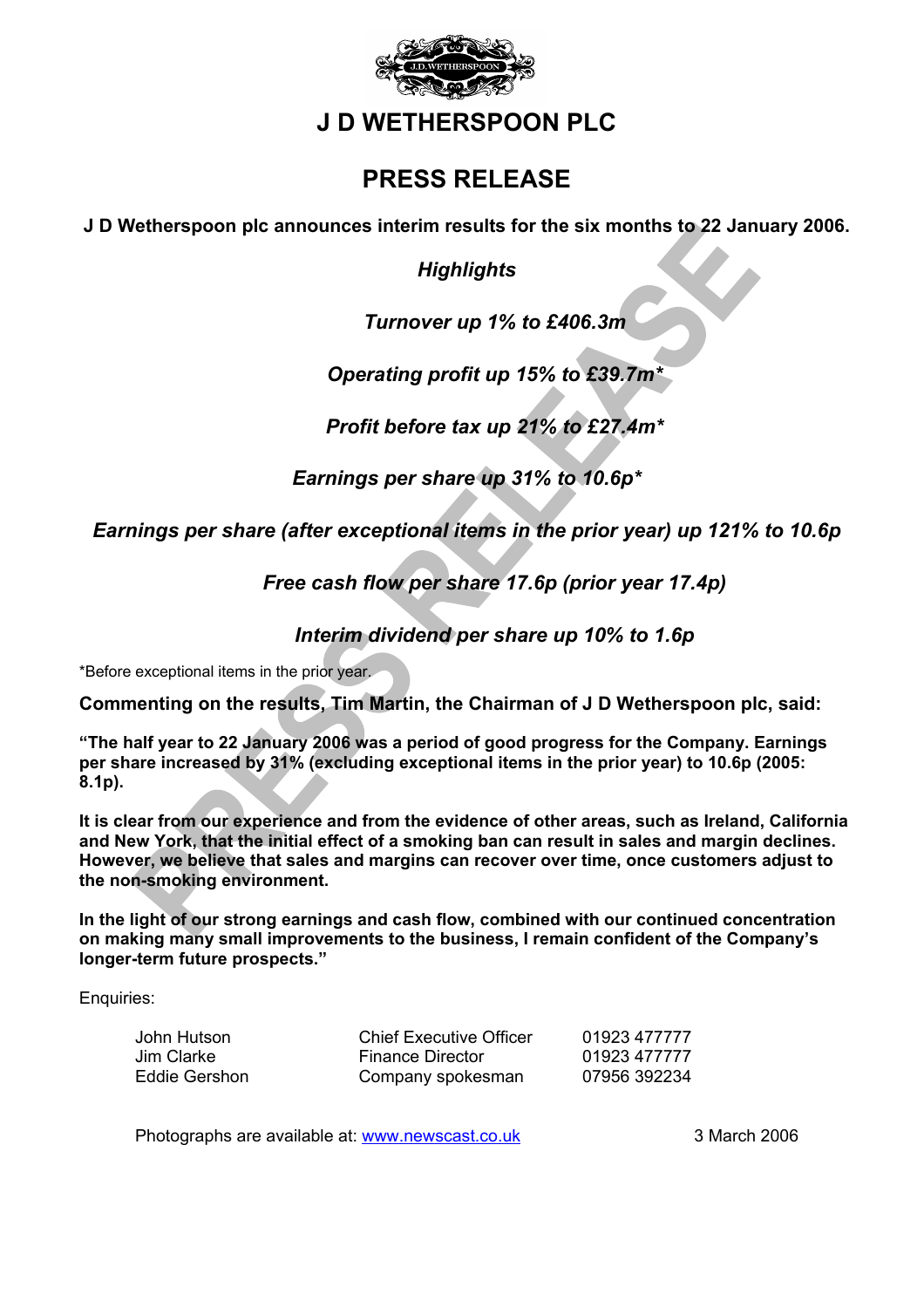

# **Chairman's Statement**

**The half year to 22 January 2006 was a period of good progress for the Company. Sales increased by 1% to £406.3 million (2005: £403.3 million). Operating profit increased by 15% (excluding exceptional items in the prior year) to £39.7 million (2005: £34.6 million) and profit before tax by 21% (excluding exceptional items in the prior year) to £27.4 million (2005: £22.6 million). Earnings per share increased by 31% (excluding exceptional items in the prior year) to 10.6p (2005: 8.1p), a faster rate than profit due to our share buyback programme.** 

Like-for-like sales decreased by 0.3% in the period and sales at new pubs were in line with expectations. The operating margin before interest and tax increased to 9.8% (2005: 8.6%), due to lower head office costs and improved pub profits. Net interest was covered 3.2 times (2005: 2.9 times) by operating profit. Total capital investment was £15.9 million and net gearing at the period end was 149% (2005: 120%).

Free cash flow (after capital investment of £6.7 million in existing pubs, £1.8 million in respect of share purchases under the Company's Share Incentive Plan and payments of tax and interest) declined to £30 million (2005: £32.9 million). This was due to higher operating profits offset by a reduction in the benefit from trade creditors, following the slow down in our opening programme, and an increase in the bank interest outflow, due to timing differences relating to our new banking facilities. This resulted in free cash flow per share of 17.6p (2005: 17.4p) before investment in new pubs, proceeds from pub disposals and dividend payments. In the period under review, all our new pub capital expenditure was financed from free cash flow. In addition we purchased 7.8 million of our own shares for cancellation at a cost of £24.0 million.

### **Dividend**

The Board has declared an interim dividend of 1.60p per ordinary share (2005: 1.46p), a 10% increase on last year, payable on 26 May 2006 to shareholders on the register at 28 April 2006.

### **Property**

The first half saw the opening of 5 new pubs with a full year target of approximately 13. We also completed the disposal of 6 pubs, which had previously been identified for sale, to end the half year with 654 pubs.

### **Financing**

As at 22 January 2006, the Company's total net borrowings were £339.9 million (24 July 2005: £334.1 million). Total facilities at 22 January 2006 were £472 million, with a new 5 year loan facility finalised on competitive terms.

### **Non-Smoking**

We now operate 49 non-smoking pubs; 37 were existing pubs which reopened as non-smoking pubs between March and October 2005. 12 are new pubs which opened for the first time in the last year. Like-for-like sales in the converted pubs have continued the sales trend disclosed previously, declining by 7.6% in the quarter ended 22 January 2006. As stated previously, the increase in the percentage of food sales, combined with the decline in bar and fruit machine sales in non-smoking pubs, has resulted in a considerable drop in their operating margin. This amounted to a reduction of 4% in the last quarter.

We announced in March 2005 plans to convert approximately 10% of our pubs to non-smoking, followed by the rest of the estate in May 2006. Given the government's decision to bring forward a complete national smoking ban by 18 months to the middle of 2007, and the initial financial performance described above, we have decided to await the complete ban imposed by the government in 2007. In the meantime, new pub openings will continue to be non-smoking and we will complete the small number of conversions already in the pipeline. In addition, the ban on smoking in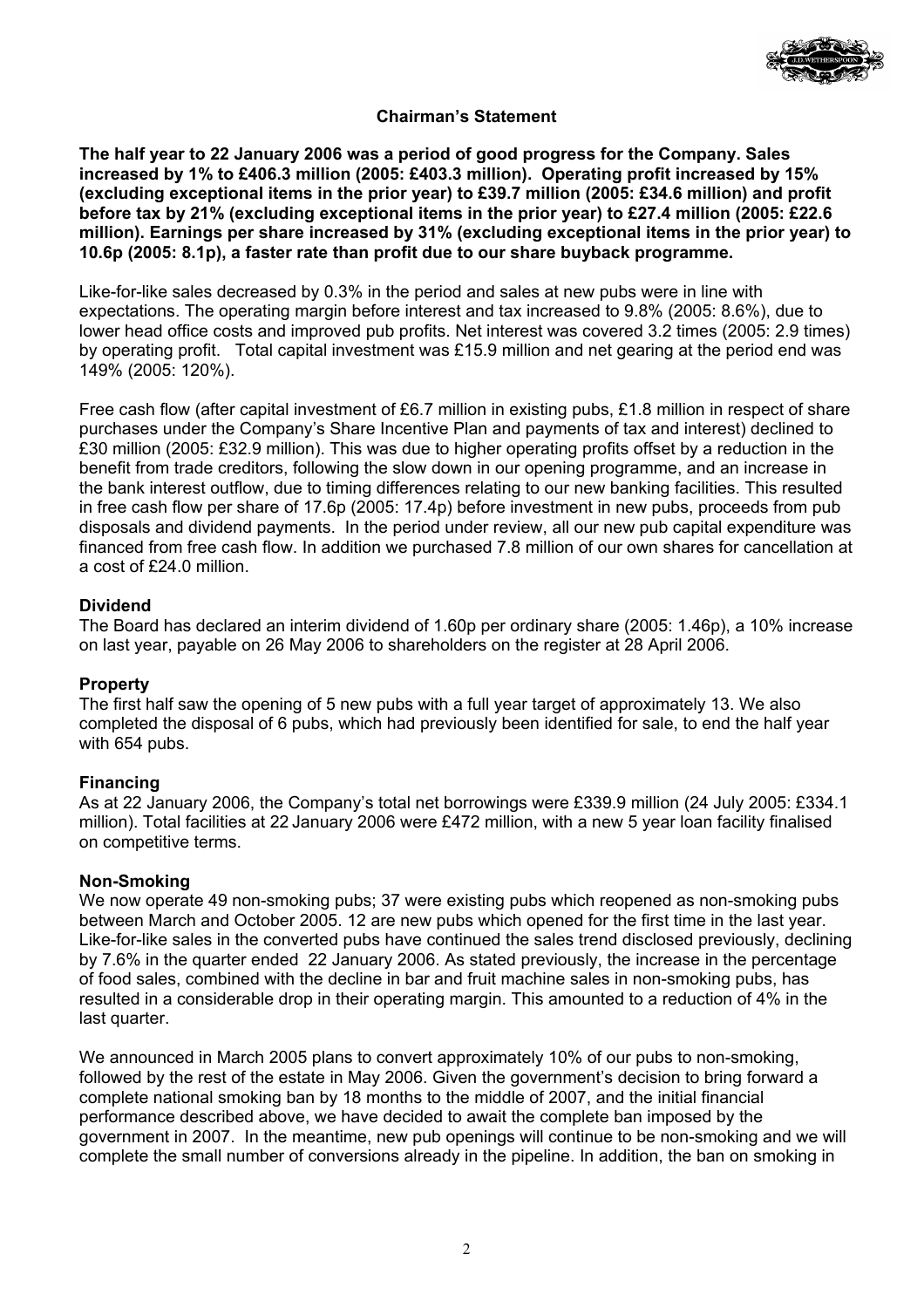

Scotland, due to take place on the 26th of this month, will result in a further 36 pubs becoming nonsmoking.

It is clear from our experience and from the evidence of other areas, such as Ireland, California and New York, that the initial effect of a smoking ban can result in sales and margin declines. However, we believe that sales and margins can recover over time, once customers adjust to the non-smoking environment.

## **New Licensing Legislation**

The Company has successfully adjusted to the major challenge of a new licensing system and longer opening hours. The new licensing legislation has resulted in longer opening hours for our pubs, which now open from 9am for food and coffee as well as alcoholic drinks, and close around midnight, or slightly later in some pubs at the weekends. There was considerable anxiety that this extension of hours would result in an increase in binge drinking. However, the majority of police forces and local authorities have reported an improvement in the underlying situation, as people drink more slowly with a flexible terminal hour, and pubs and clubs close at different times. Sales figures from our own and other licensed trade companies have not indicated, on average, an increase in consumption, in keeping with the pattern experienced by the licensing authorities.

### **Current trading and prospects**

Like-for-like sales in February 2006 increased by 1.9%, in comparison with a decline of the same amount in February 2005. Profits and cash flows continue to be enhanced by the cost reductions outlined in our results announcement of 4 March 2005. The imminent Scottish smoking ban, combined with the potential impact of the football World Cup in June and July 2006, leads us, as previously indicated, to take a cautious view of the possible outcome for the second half of the current financial year.

The level of capital investment in existing pubs, excluding new pubs, has been about 2% of sales in recent years, below the historical average. We intend to increase this level of investment to approximately 4% as we increase expenditure on refurbishments, gardens, kitchen equipment and IT systems. Our aim is to ensure we are in the best position to deal with the challenges facing the pub industry over the next few years.

The main issue for the future relates to the smoking bans in Britain and Northern Ireland. However, in the light of our strong earnings and cash flow, combined with our continued concentration on making many small improvements to the business, I remain confident of the Company's longer-term future prospects.

**Tim Martin Chairman**  3 March 2006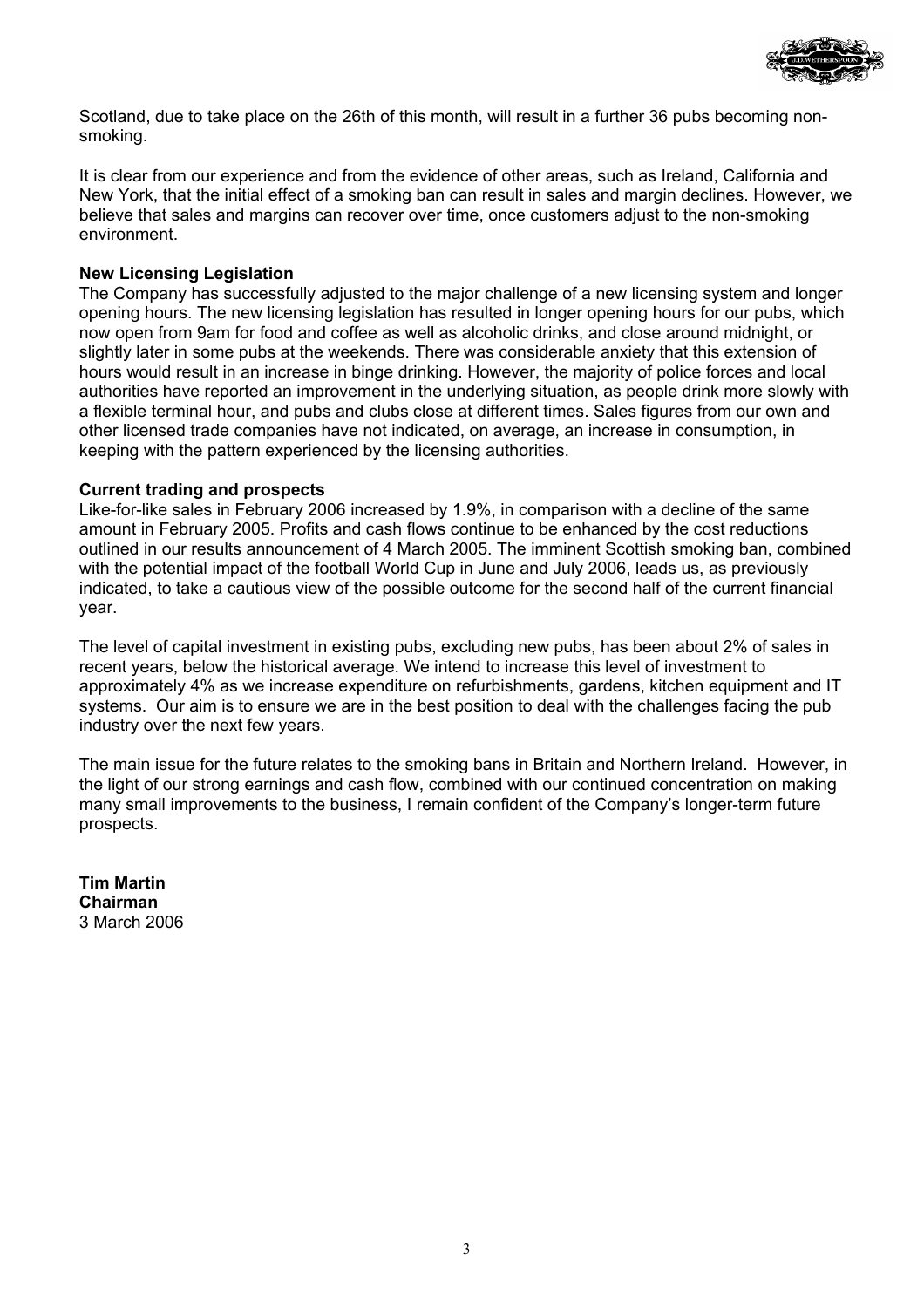

# **Income statement** for the 26 weeks ended 22 January 2006

| <b>Notes</b>                              | <b>Unaudited</b>  | Unaudited     | Unaudited   | Unaudited     | Unaudited         |
|-------------------------------------------|-------------------|---------------|-------------|---------------|-------------------|
|                                           | 26 weeks          | 26 weeks      | 26 weeks    | 52 weeks      | 52 weeks          |
|                                           | ended             | ended         | ended       | ended         | ended             |
|                                           | 22 January        | 23 January    | 23 January  | 24 July       | 24 July           |
|                                           | 2006              | 2005          | 2005        | 2005          | 2005              |
|                                           | £000              | £000          | £000        | £000          | £000              |
|                                           |                   | <b>Before</b> | After       | <b>Before</b> | After             |
|                                           |                   | exceptional   | exceptional | exceptional   | exceptional       |
|                                           |                   | items         | items       | items         | items             |
|                                           |                   |               |             |               |                   |
| Revenue                                   | 406,326           | 403,341       | 403,341     | 809,861       | 809,861           |
| 2<br>Operating costs                      | (366, 634)        | (368,695)     | (368, 695)  | (738, 355)    | (738, 355)        |
| Operating profit before exceptional       | 39,692            | 34,646        | 34,646      | 71,506        | 71,506            |
| items                                     |                   |               |             |               |                   |
| 3<br><b>Exceptional items</b>             |                   |               | (8,047)     |               | (7, 380)          |
| <b>Operating profit</b>                   | 39,692            | 34,646        | 26,599      | 71,506        | 64,126            |
| Net interest payable                      | (12, 339)         | (12, 021)     | (12,021)    | (24, 329)     | (24,329)          |
| Profit on ordinary activities before      | 27,353            | 22,625        | 14,578      | 47,177        | 39,797            |
| taxation                                  |                   |               |             |               |                   |
| Tax on profit on ordinary activities<br>4 | (9, 281)          | (7, 263)      | (5,566)     | (14, 926)     | (14, 155)         |
| Attributable to equity shareholders       | 18,072            | 15,362        | 9,012       | 32,251        | 25,642            |
|                                           |                   |               |             |               |                   |
| Earnings per ordinary share<br>5          | 10.6p             | 8.1p          | 4.8p        | 17.4p         | 13.8p             |
| 5<br>Diluted earnings per ordinary share  | 10.6 <sub>p</sub> | 8.1p          | 4.8p        | 17.4p         | 13.8 <sub>p</sub> |

All activities relate to continuing operations.

# **Statement of recognised income and expense**

|                                           | <b>Notes</b> | <b>Unaudited</b> | Unaudited  | Unaudited |
|-------------------------------------------|--------------|------------------|------------|-----------|
|                                           |              | 26 weeks         | 26 weeks   | 52 weeks  |
|                                           |              | ended            | ended      | ended     |
|                                           |              | 22 January       | 23 January | 24 July   |
|                                           |              | 2006             | 2005       | 2005      |
|                                           |              | £000             | £000       | £000      |
|                                           |              |                  |            |           |
| Cash flow hedges: losses taken to equity  |              | (1,068)          |            |           |
| Tax on items taken directly to equity     |              | 320              |            |           |
| Net expense recognised directly in equity |              | (748)            |            |           |
| Profit for the period                     |              | 18,072           | 9,012      | 25,642    |
| Total recognised income for the period    | 10           | 17,324           | 9,012      | 25,642    |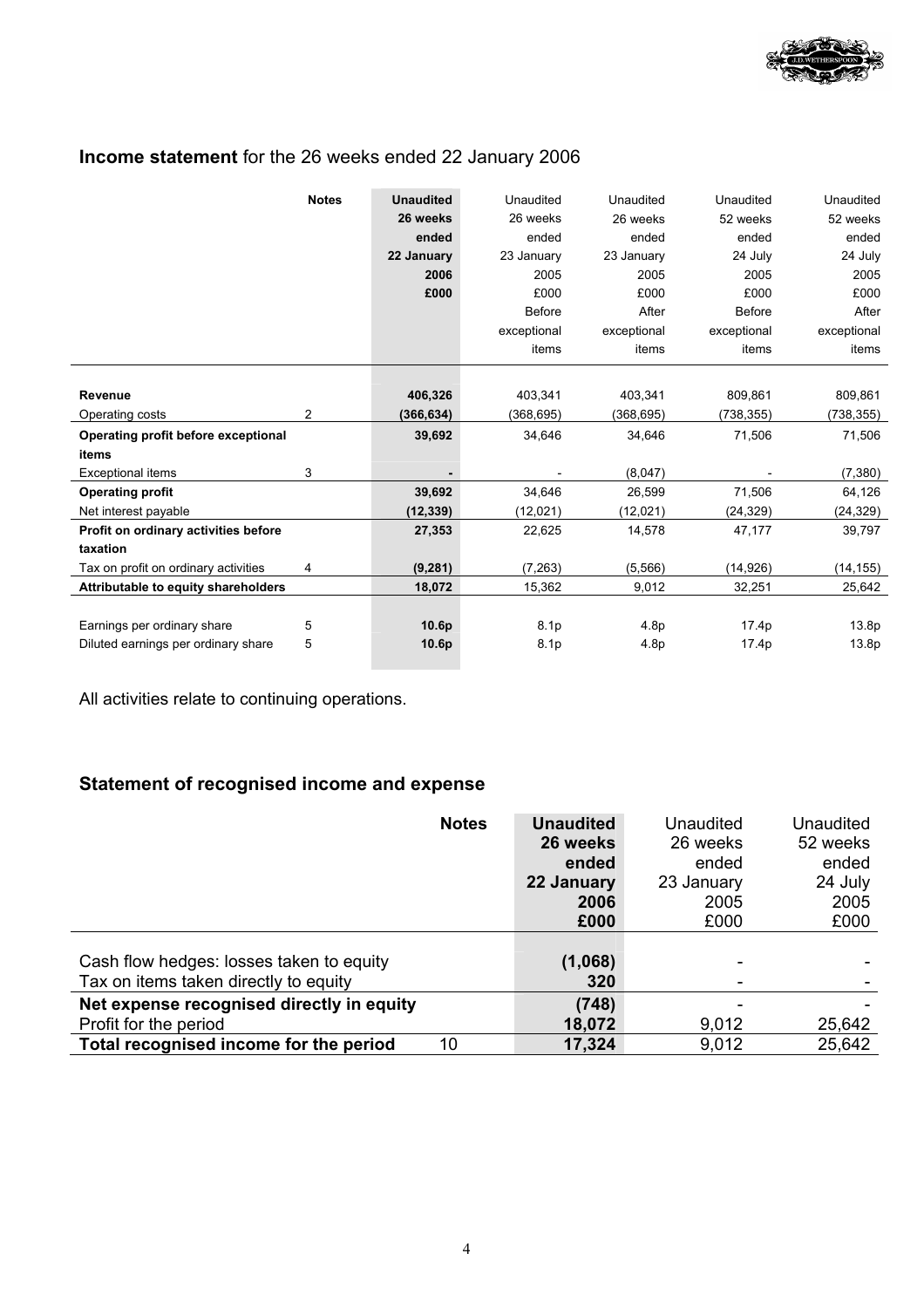

# **Cash flow statement** for the 26 weeks ended 22 January 2006

|                                                            | <b>Notes</b>   | <b>Unaudited</b> | <b>Unaudited</b> | Unaudited | Unaudited | Unaudited | Unaudited |
|------------------------------------------------------------|----------------|------------------|------------------|-----------|-----------|-----------|-----------|
|                                                            |                | 26 weeks         | 26 weeks         | 26 weeks  | 26 weeks  | 52 weeks  | 52 weeks  |
|                                                            |                | ended 22         | ended 22         | ended 23  | ended 23  | ended     | ended     |
|                                                            |                | January          | January          | January   | January   | 24 July   | 24 July   |
|                                                            |                | 2006             | 2006             | 2005      | 2005      | 2005      | 2005      |
|                                                            |                | £000             | £000             | £000      | £000      | £000      | £000      |
| Cash flows from operating activities                       |                |                  |                  |           |           |           |           |
| Cash generated from operations                             | 6              | 60,826           | 60,826           | 62,002    | 62,002    | 123,460   | 123,460   |
| Interest received                                          |                | 125              | 125              | 3,571     | 16        | 3,598     | 43        |
| Interest paid                                              |                | (15, 625)        | (15, 625)        | (12, 590) | (12,590)  | (24, 108) | (24, 108) |
| Refinancing costs paid                                     |                | (1, 367)         |                  |           |           |           |           |
| Corporation tax paid                                       |                | (6, 850)         | (6, 850)         | (6, 363)  | (6, 363)  | (12, 632) | (12, 632) |
| Purchase of own shares for Share Incentive Plan            |                | (1,765)          | (1,765)          | (1,989)   | (1,989)   | (3,816)   | (3,816)   |
| Net cash inflow from operating activities                  |                | 35,344           | 36,711           | 44,631    | 41,076    | 86,502    | 82,947    |
|                                                            |                |                  |                  |           |           |           |           |
| Cash flows from investing activities                       |                |                  |                  |           |           |           |           |
| Purchase of tangible fixed assets for                      |                | (6, 695)         | (6, 695)         | (8, 180)  | (8, 180)  | (14, 173) | (14, 173) |
| existing pubs<br>Proceeds of sale of tangible fixed assets |                | 2,448            |                  | 6,546     |           | 8,547     |           |
| Investment in new pubs and pub extensions                  |                | (9, 242)         |                  | (18, 616) |           | (24, 495) |           |
| Net cash out flow from investing activities                |                | (13, 489)        | (6, 695)         | (20, 250) | (8, 180)  | (30, 121) | (14, 173) |
|                                                            |                |                  |                  |           |           |           |           |
| Cash flows from financing activities                       |                |                  |                  |           |           |           |           |
| Equity dividends paid                                      | $\overline{7}$ | (4,749)          |                  | (4,839)   |           | (7,520)   |           |
| Issue of ordinary shares                                   |                | 1,082            |                  | 86        |           | 271       |           |
| Purchase of own shares                                     |                | (24, 042)        |                  | (9, 416)  |           | (45, 718) |           |
| Advances/(repayments) under bank loans                     |                | 6,786            |                  | (2,500)   |           | (25,000)  |           |
| Advances under US senior notes                             |                |                  |                  |           |           | 29,999    |           |
| Net cash outflow from financing activities                 |                | (20, 923)        |                  | (16, 669) |           | (47,968)  |           |
|                                                            |                |                  |                  |           |           |           |           |
| Net increase in cash and cash equivalents                  | 8              | 932              |                  | 7,712     |           | 8,413     |           |
|                                                            |                |                  |                  |           |           |           |           |
| Opening cash and cash equivalents                          |                | 18,073           |                  | 9,660     |           | 9,660     |           |
| <b>Closing cash and cash equivalents</b>                   |                | 19,005           |                  | 17,372    |           | 18,073    |           |
| Free cash flow                                             | 5              |                  | 30,016           |           | 32,896    |           | 68,774    |
|                                                            |                |                  |                  |           |           |           |           |
| Free cash flow per ordinary share                          | 5              |                  | 17.6p            |           | 17.4p     |           | 37.1p     |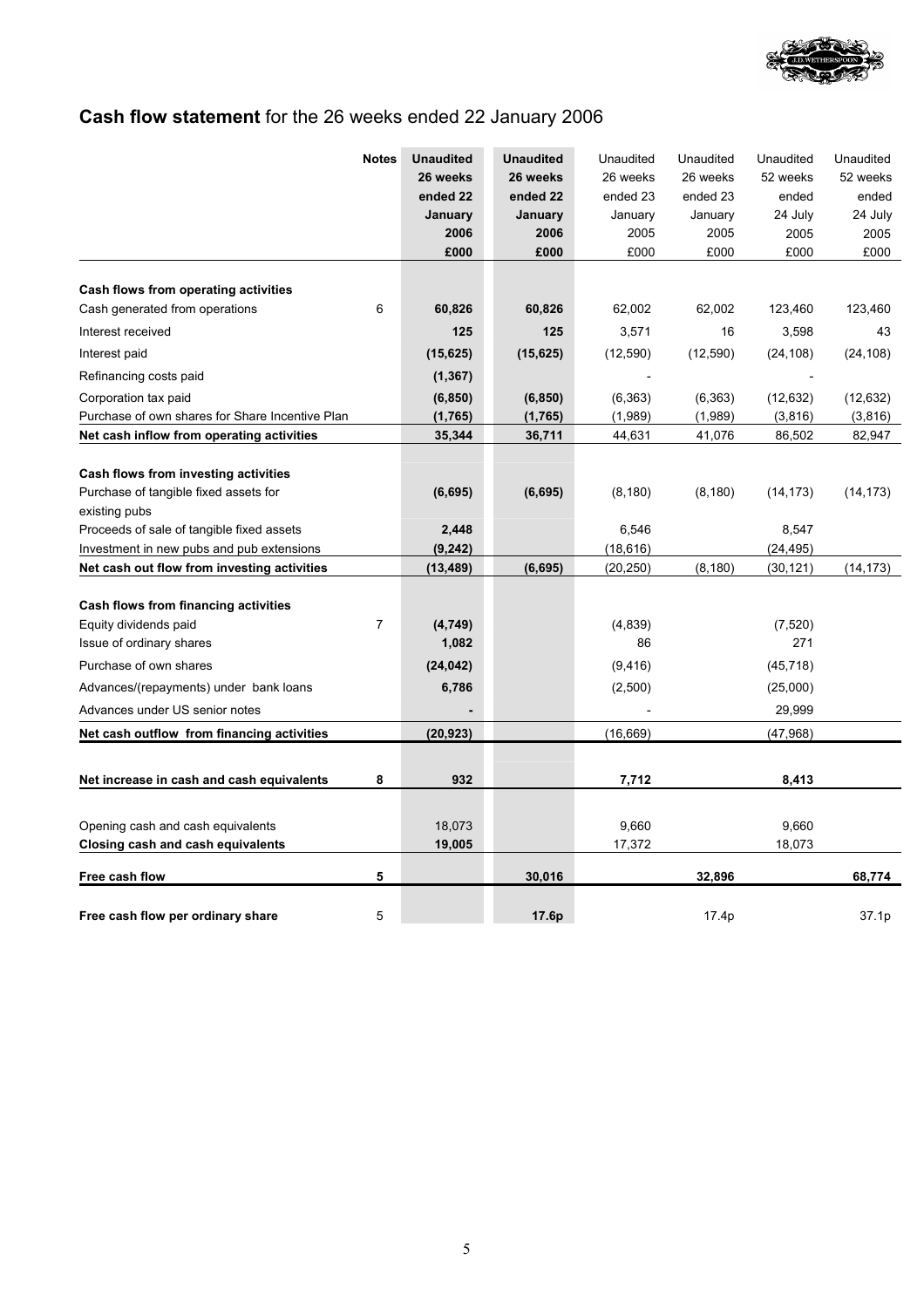

# **Balance sheet** as at 22 January 2006

|                                                     | <b>Notes</b> | <b>Unaudited</b><br>22 January<br>2006 | Unaudited<br>23 January<br>2005 | <b>Unaudited</b><br>24 July |
|-----------------------------------------------------|--------------|----------------------------------------|---------------------------------|-----------------------------|
|                                                     |              | £000                                   | £000                            | 2005<br>£000                |
| Assets                                              |              |                                        |                                 |                             |
| <b>Non-current assets</b>                           |              |                                        |                                 |                             |
| Intangible assets                                   |              | 2,929                                  | 4,008                           | 3,042                       |
| Property, plant and equipment                       |              | 747,535                                | 764,811                         | 756,761                     |
| Other non-current assets                            |              | 9,352                                  | 5,060                           | 5,397                       |
|                                                     |              | 759,816                                | 773,879                         | 765,200                     |
| <b>Current Assets</b>                               |              |                                        |                                 |                             |
| Inventories                                         |              | 13,639                                 | 12,684                          | 12,777                      |
| Assets available for sale                           |              |                                        | 4,554                           | 1,691                       |
| Trade and other receivables                         |              | 16,158                                 | 11,562                          | 12,195                      |
| Cash and cash equivalents                           | 9            | 19,005                                 | 17,372                          | 18,073                      |
|                                                     |              | 48,802                                 | 46,172                          | 44,736                      |
| <b>Liabilities</b>                                  |              |                                        |                                 |                             |
| <b>Current Liabilities</b>                          |              |                                        |                                 |                             |
| Trade and other payables                            |              | (77, 961)                              | (81, 531)                       | (80, 578)                   |
| <b>Borrowings</b>                                   | 9            |                                        | (25,000)                        | (25,000)                    |
| Current income tax liabilities                      |              | (9,079)                                | (6, 742)                        | (7, 556)                    |
| Accruals and other liabilities                      |              | (32, 145)                              | (26, 453)                       | (32, 580)                   |
|                                                     |              | (119, 185)                             | (139, 726)                      | (145, 714)                  |
|                                                     |              |                                        |                                 |                             |
| <b>Non-current Liabilities</b><br><b>Borrowings</b> | 9            | (359,004)                              | (319, 718)                      | (327, 218)                  |
| Derivative financial instruments                    |              | (11, 464)                              |                                 |                             |
| Deferred tax liabilities                            |              | (84, 120)                              | (82, 210)                       | (83, 211)                   |
| Provisions and other liabilities                    |              | (6, 718)                               | (6, 350)                        | (7,048)                     |
|                                                     |              | (461, 306)                             | (408, 278)                      | (417, 477)                  |
|                                                     |              |                                        |                                 |                             |
| <b>Net Assets</b>                                   |              | 228,127                                | 272,047                         | 246,745                     |
|                                                     |              |                                        |                                 |                             |
| <b>Shareholders Equity</b><br>Ordinary shares       |              | 3,312                                  | 3,748                           | 3,458                       |
| Share premium account                               |              | 129,679                                | 128,425                         | 128,607                     |
| Capital redemption reserve                          |              | 1,030                                  | 581                             | 874                         |
| Retained earnings                                   |              | 94,106                                 | 139,293                         | 113,806                     |
| Total shareholders' equity                          | 10           | 228,127                                | 272,047                         | 246,745                     |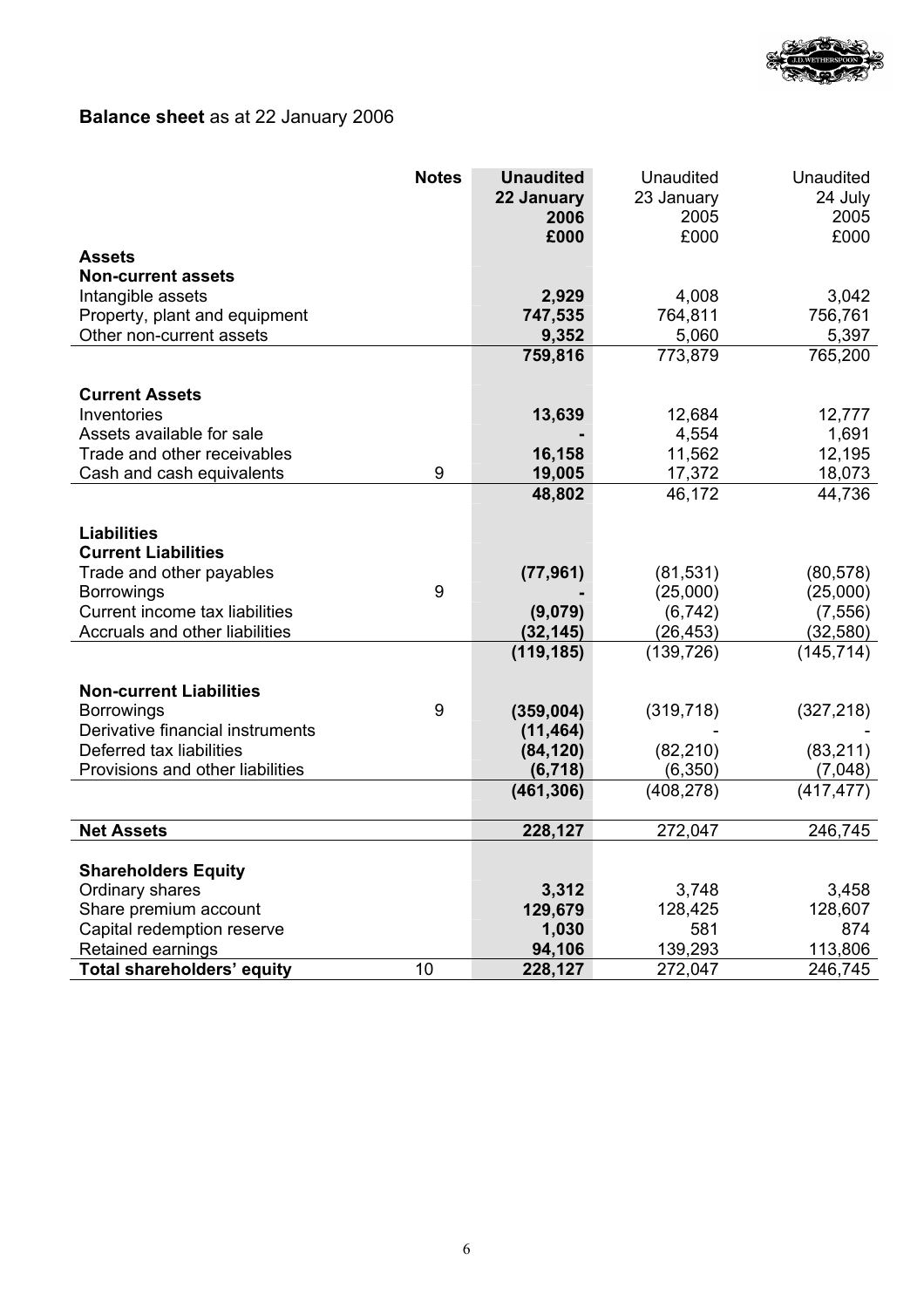

### **Notes**

### **1 Interim statement**

The interim statement does not constitute full accounts as defined by S.240 of the Companies Act 1985. The figures for the year ended 24 July 2005 have been derived from the UK GAAP statutory accounts, which have been filed with the Registrar of Companies and on which the auditors gave an unqualified report.

# **Change in accounting policies**

In accordance with the directive of the Council of the European Union, JD Wetherspoon plc ('the Company') has adopted International Financial Reporting Standards ('IFRS') with effect from 25 July 2005, having previously applied UK accounting standards. These interim statements are the first that the Company has prepared under IFRS and they have been prepared in accordance with the IFRS accounting policies that management expects to apply in the 2006 IFRS – compliant full year financial statements. These accounting policies are consistent with those adopted for the restatement of the 2005 financial information. Both the restatement and a summary of significant accounting policies are available on the Company's website, www.jdwetherspoon.co.uk/investors, and are also available on request from the Company Secretary on 01923 477777.

The results of prior periods have been restated under the new accounting policies so that proper comparison can be made with the results for the current period. For the year ended 24 July 2005 profit after tax and exceptional items has increased by  $£1.122,000$  and net assets have reduced by £13,139,000. This represents an increase in profits of 2.4% and a reduction in net assets of 5.0%. The corresponding figures for the half year to 23 January 2005 are £281,000 and £16,716,000. Note 11 provides further detail.

As permitted, this interim report has been prepared in accordance with UK listing rules and not in accordance with IAS34 'Interim Financial Reporting' and is therefore not fully compliant with IFRS.

The Company has taken the option to only apply IAS 32 'Financial Instruments: Disclosure & Presentation' and IAS 39 'Financial Instruments: Recognition & Measurement' prospectively, with effect from 25 July 2005. The comparative periods have therefore not been restated for IAS 32 or 39. The effect of IAS 39 is to reduce equity by £10,397,000 as at 25 July 2005 by recognising gains and losses on interest rate and currency swaps. IAS 39 has had no effect on amounts recognised in the income statement or balance sheet. Neither IAS 32 nor IAS 39 have had any effect on basic or diluted earnings per share. Note 10 provides further detail.

IFRS currently in issue are subject to ongoing review and endorsement by the European Commission as well as possible amendment by the IASB, and therefore are subject to possible change. Further standards or interpretations may also be issued that could be applicable for the full year consolidated financial statements. These potential changes could result in change to the basis of accounting or presentation of certain financial information from that presented in this document.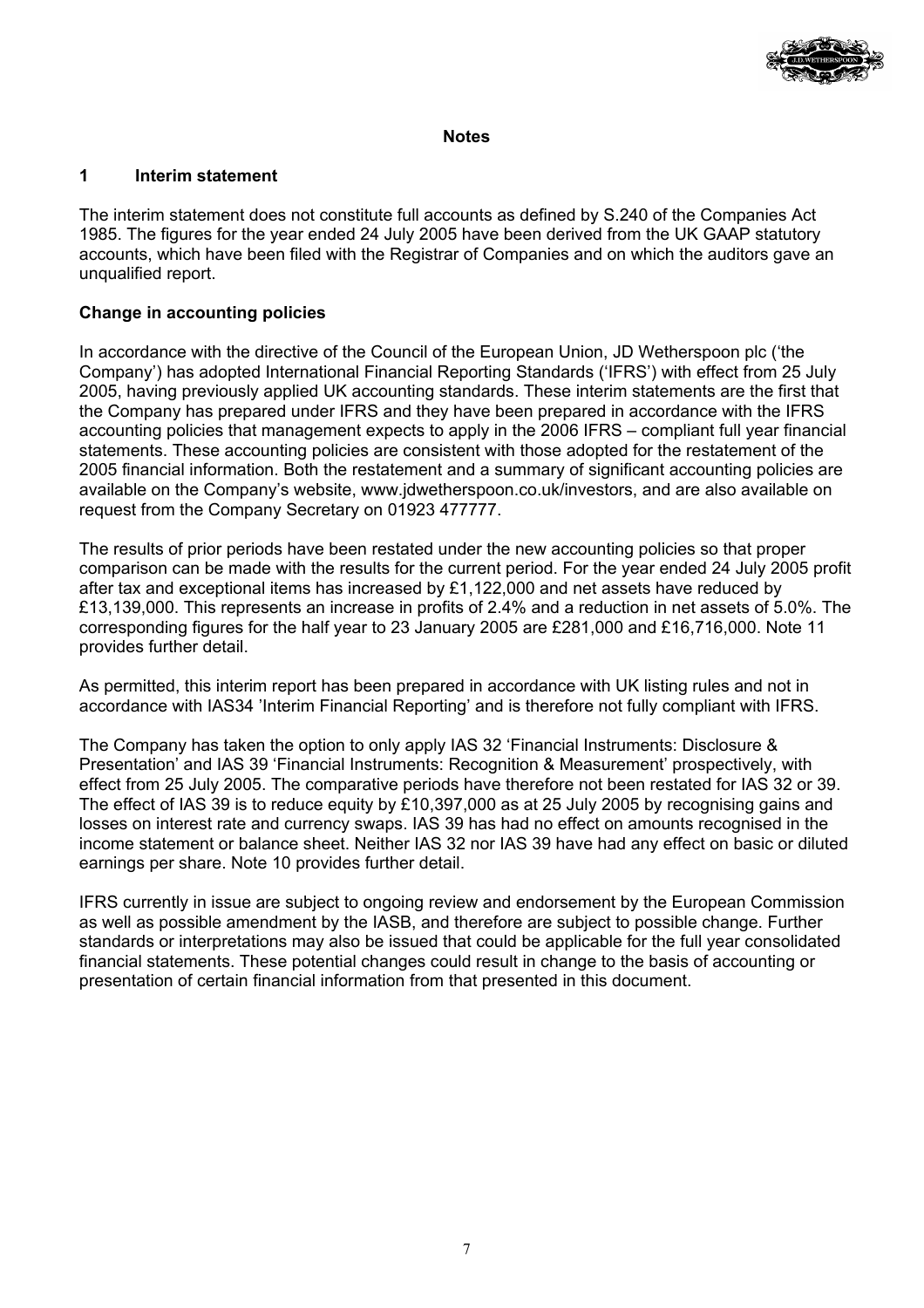

# **2 Operating costs**

|                                      | <b>Unaudited</b><br>26 weeks<br>ended<br>22 January<br>2006<br>£000 | Unaudited<br>26 weeks<br>ended<br>23 January<br>2005<br>£000 | Unaudited<br>52 weeks<br>ended<br>24 July<br>2005<br>£000 |
|--------------------------------------|---------------------------------------------------------------------|--------------------------------------------------------------|-----------------------------------------------------------|
| Cost of sales                        | (350, 142)                                                          | (351, 382)                                                   | (705, 942)                                                |
| Administration costs                 |                                                                     |                                                              |                                                           |
| Head office costs                    | (15,681)                                                            | (16,908)                                                     | (31,428)                                                  |
| Employee Share Incentive Plan charge | (811)                                                               | (405)                                                        | (985)                                                     |
|                                      | (366,634)                                                           | (368,695)                                                    | 738,355)                                                  |

# **3 Exceptional items**

|                                                                            | <b>Unaudited</b><br>26 weeks<br>ended<br>22 January<br>2006<br>£000 | Unaudited<br>26 weeks<br>ended<br>23 January<br>2005<br>£000 | Unaudited<br>52 weeks<br>ended<br>24 July<br>2005<br>£000 |
|----------------------------------------------------------------------------|---------------------------------------------------------------------|--------------------------------------------------------------|-----------------------------------------------------------|
| Distribution start up costs                                                |                                                                     | 2,229                                                        | 2,984                                                     |
| Restructuring costs                                                        |                                                                     |                                                              | 859                                                       |
| Impairment of fixed assets                                                 | -                                                                   |                                                              | 1,068                                                     |
| Net loss on disposal and anticipated disposal<br>of trading properties     |                                                                     | 5,818                                                        | 2,306                                                     |
| Net loss on disposal and anticipated<br>disposal of non trading properties |                                                                     |                                                              | 163                                                       |
|                                                                            |                                                                     | 8,047                                                        | 7,380                                                     |

# **4 Taxation**

The taxation charge for the six months ended 22 January 2006 is calculated by applying an estimate of the effective tax rate for the year ending 30 July 2006. The UK standard rate of corporation tax is 30% (2005: 30%), and the latest estimate of the current tax payable on profits before exceptional items for the financial year ending 30 July 2006 is 31% (2005: 30%).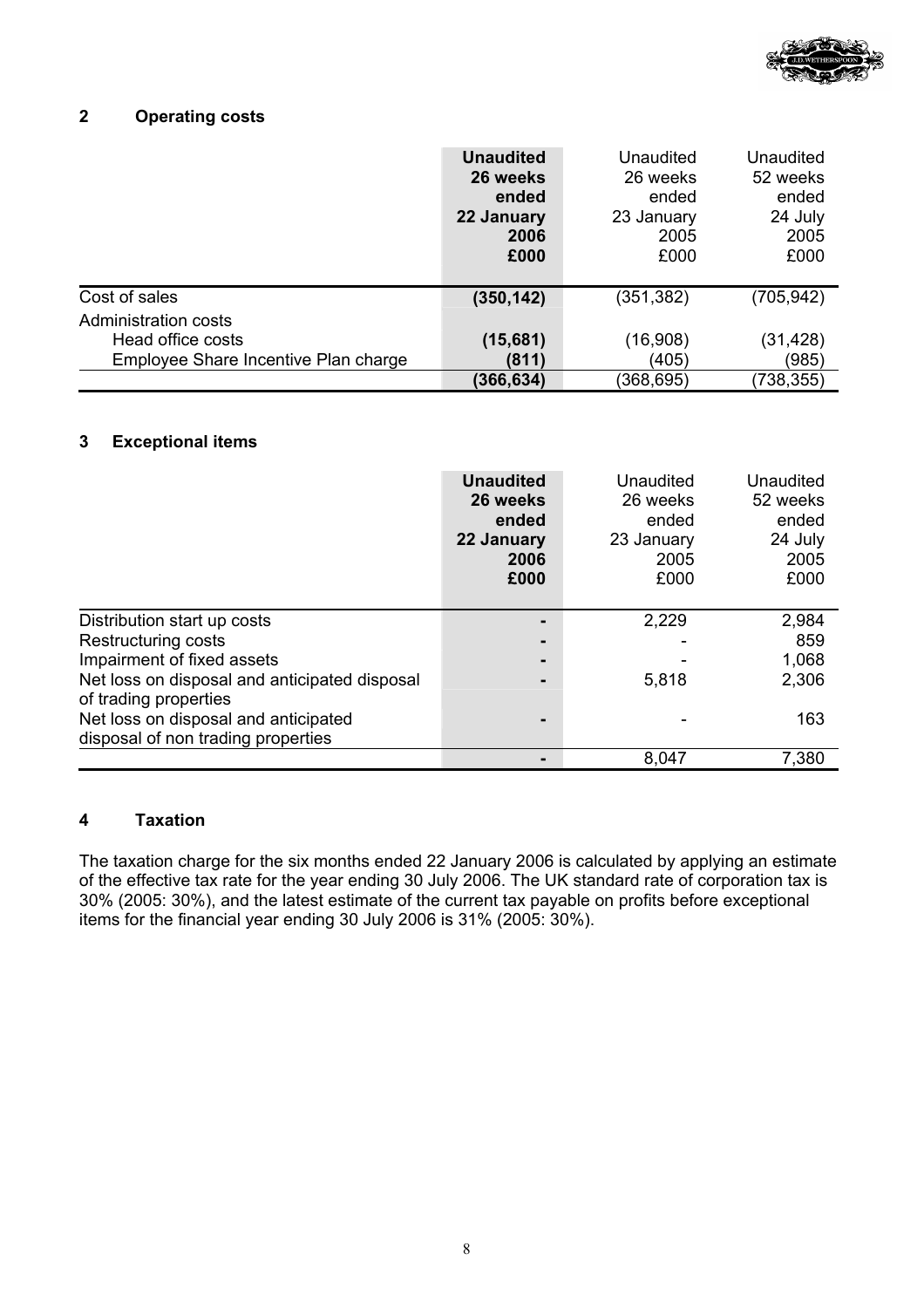

|                                         | <b>Unaudited</b> | Unaudited     | Unaudited   | Unaudited     | Unaudited   |
|-----------------------------------------|------------------|---------------|-------------|---------------|-------------|
|                                         | 26 weeks         | 26 weeks      | 26 weeks    | 52 weeks      | 52 weeks    |
|                                         | ended            | ended         | ended       | ended         | ended       |
|                                         | 22 January       | 23 January    | 23 January  | 24 July       | 24 July     |
|                                         | 2006             | 2005          | 2005        | 2005          | 2005        |
|                                         | £000             | £000          | £000        | £000          | £000        |
|                                         |                  | <b>Before</b> | After       | <b>Before</b> | After       |
|                                         |                  | exceptional   | exceptional | exceptional   | exceptional |
|                                         |                  | items         | items       | items         | items       |
| Current tax                             | 8,373            | 6,705         | 6,036       | 14,270        | 14,270      |
| Deferred tax                            | 908              | 558           | (470)       | 656           | (115)       |
| Tax on profit on ordinary<br>activities | 9,281            | 7,263         | 5,566       | 14,926        | 14,155      |

# **5 Earnings and cash flow per share**

The calculation of basic earnings per share is based on profits on ordinary activities after taxation of £18,072,000 (January 2005: £9,012,000; July 2005: £25,642,000) and on 170,220,787 (January 2005: 188,616,286; July 2005: 185,524,467) ordinary shares, being the weighted average number of ordinary shares in issue and ranking for dividend during the period.

Earnings per share before exceptional items is calculated as follows:

|                                                             | <b>Unaudited</b><br><b>Earnings</b><br>for $26$<br>weeks<br>ended 22<br><b>January</b><br>2006<br>£000 | Unaudited<br>Earnings<br>for $26$<br>weeks<br>ended 23<br>January<br>2005<br>£000 | Unaudited<br>Earnings<br>for $52$<br>weeks<br>ended 24<br>July<br>2005<br>£000 | <b>Earnings</b><br>per share<br>for $26$<br>weeks<br>ended 22<br>January<br>2006<br>pence | Earnings<br>per share<br>For 26<br>weeks<br>ended 32<br>January<br>2005<br>pence | Earnings<br>per share<br>for $26$<br>weeks<br>ended 24<br>July<br>2005<br>pence |
|-------------------------------------------------------------|--------------------------------------------------------------------------------------------------------|-----------------------------------------------------------------------------------|--------------------------------------------------------------------------------|-------------------------------------------------------------------------------------------|----------------------------------------------------------------------------------|---------------------------------------------------------------------------------|
| Earnings and basic earnings per                             | 18,072                                                                                                 | 9,012                                                                             | 25,642                                                                         | 10.6                                                                                      | 4.8                                                                              | 13.8                                                                            |
| share                                                       |                                                                                                        |                                                                                   |                                                                                |                                                                                           |                                                                                  |                                                                                 |
| Exceptional costs, net of tax                               |                                                                                                        | 6,350                                                                             | 6,609                                                                          |                                                                                           | 3.3                                                                              | 3.6                                                                             |
| Earnings and earnings per share<br>before exceptional items | 18,072                                                                                                 | 15,362                                                                            | 32,251                                                                         | 10.6                                                                                      | 8.1                                                                              | 17.4                                                                            |

Diluted earnings per share have been calculated using the weighted average number of shares in issue diluted for the effect of share options, where the option price has a diluting effect. The number of shares used for the fully diluted calculation is 170,537,340 (January 2005: 188,845,052; July 2005: 185,760,654).

The calculation of free cash flow per share is based on the net cash generated by business activities and available for investment in new pub developments and extensions to existing pubs, after funding interest, tax, all other reinvestment in pubs open at the start of the period and the purchase of own shares under the employee Share Incentive Plan ('free cash flow'). It is calculated before taking account of proceeds from property disposals and inflows and outflows of financing from outside sources, dividend payments and is based on the same number of shares in issue as that for the calculation of basic earnings per share.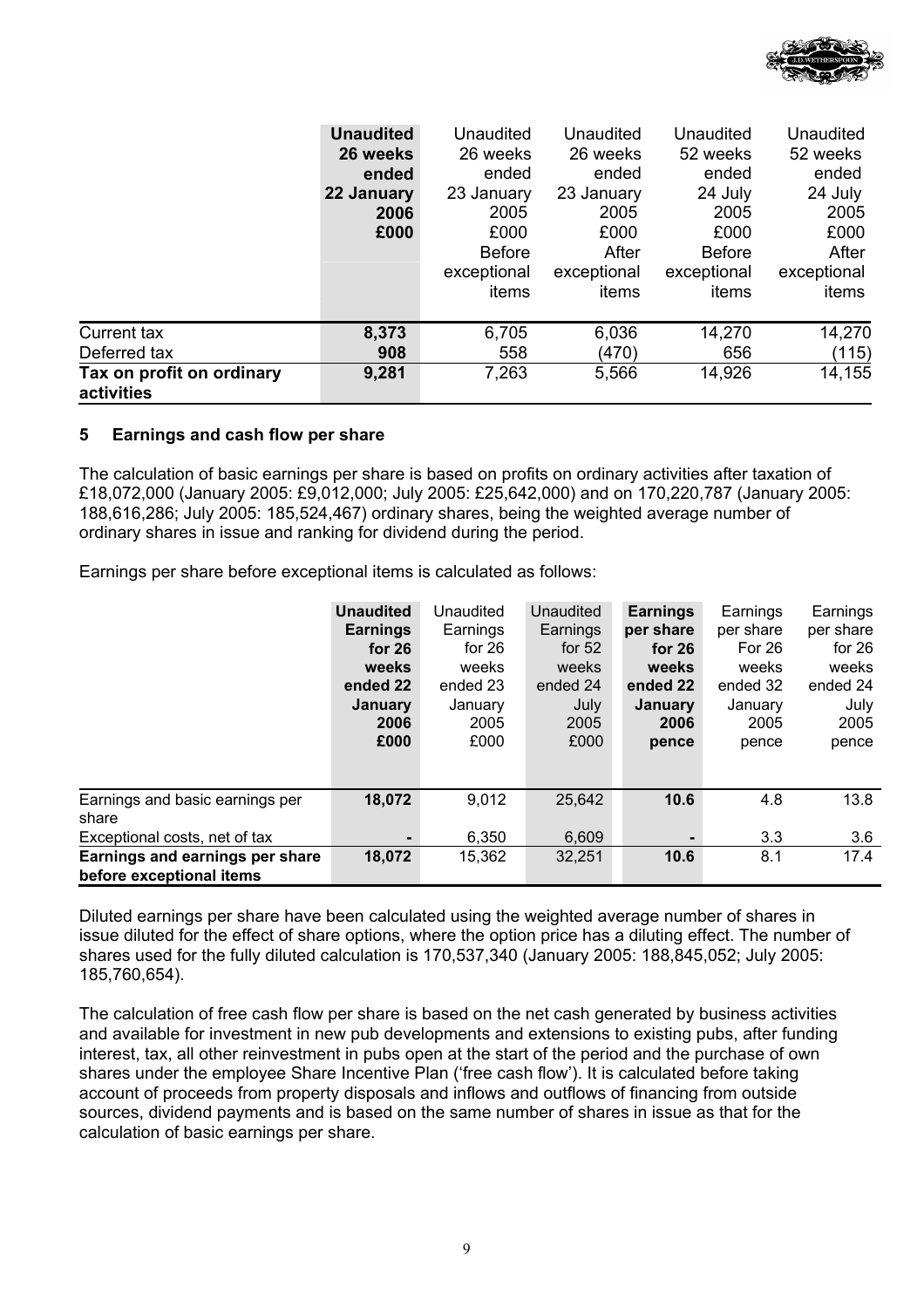

# **6 Cash generated from operations**

|                                                           | <b>Unaudited</b> | <b>Unaudited</b> | <b>Unaudited</b> |
|-----------------------------------------------------------|------------------|------------------|------------------|
|                                                           | 26 weeks         | 26 weeks         | 52 weeks         |
|                                                           | ended            | ended            | ended            |
|                                                           | 22 January       | 23 January       | 24 July          |
|                                                           | 2006             | 2005             | 2005             |
|                                                           | £000             | £000             | £000             |
| Profit attributable to equity shareholders                | 18,072           | 9,012            | 25,642           |
| Adjusted for:                                             |                  |                  |                  |
| Tax                                                       | 9,281            | 5,566            | 14,155           |
| Depreciation of tangible fixed assets                     | 21,136           | 22,072           | 47,256           |
| Distribution start up costs                               |                  | 2,229            | 2,984            |
| Restructuring costs                                       |                  |                  | 859              |
| Impairment of fixed assets                                |                  |                  | 1,068            |
| Net loss on disposal and anticipated disposal of trading  |                  | 5,818            | 2,306            |
| properties                                                |                  |                  |                  |
| Net loss on disposal and anticipated disposal of non-     |                  |                  | 163              |
| trading properties                                        |                  |                  |                  |
| Share Incentive Plan                                      | 811              | 405              | 985              |
| Interest income                                           | (28)             | (210)            | (232)            |
| Interest expense                                          | 12,367           | 12,231           | 24,561           |
|                                                           | 61,639           | 57,123           | 119,747          |
| Change in inventories                                     | (862)            | (675)            | (768)            |
| Change in receivables                                     | (1, 536)         | 391              | (247)            |
| Change in payables                                        | 1,585            | 7,461            | 8,571            |
| Net cash inflow from operating activities pre exceptional | 60,826           | 64,300           | 127,303          |
| Outflow related to exceptional items                      |                  | (2, 298)         | (3,843)          |
| Net cash inflow from operating activities                 | 60,826           | 62,002           | 123,460          |

# **7 Dividends paid**

|                                                                                                                                                     | <b>Unaudited</b><br>26 weeks<br>ended<br>22 January<br>2006<br>£000 | Unaudited<br>26 weeks<br>ended<br>23 January<br>2005<br>£000 | Unaudited<br>52 weeks<br>ended<br>24 July<br>2005<br>£000 |
|-----------------------------------------------------------------------------------------------------------------------------------------------------|---------------------------------------------------------------------|--------------------------------------------------------------|-----------------------------------------------------------|
| Declared and paid in the period<br>Final dividend for $2004/05 - 2.82p(2003/04 - 2.56p)$<br>Interim dividend for $2004/05 - 1.46p(2003/04 - 1.33p)$ | 4,749                                                               | 4,839                                                        | 4,839<br>2,681                                            |
|                                                                                                                                                     | 4,749                                                               | 4,839                                                        | 7,520                                                     |

On 26 May 2006 the Company will pay an interim dividend of 1.60 pence per share, for the half year ended 22 January 2006 to shareholders on the register at the close of business on 28 April 2006.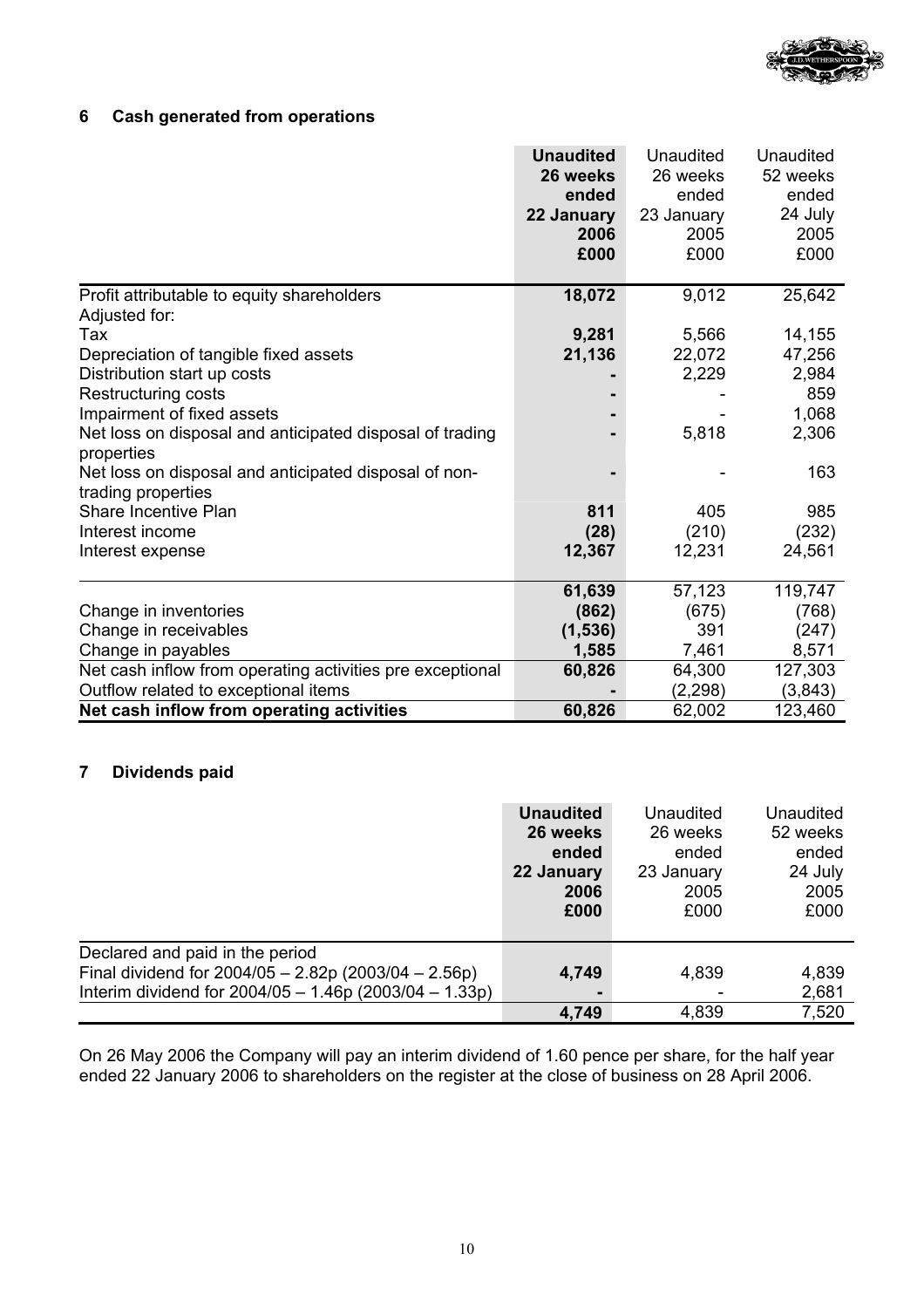

# **8 Reconciliation of net cash flow to movement in net debt**

|                                                       | <b>Unaudited</b> | Unaudited  | Unaudited |
|-------------------------------------------------------|------------------|------------|-----------|
|                                                       | 26 weeks         | 26 weeks   | 52 weeks  |
|                                                       | ended            | ended      | ended     |
|                                                       | 22 January       | 23 January | 24 July   |
|                                                       | 2006             | 2005       | 2005      |
|                                                       | £000             | £000       | £000      |
|                                                       |                  |            |           |
| Increase in cash in the year                          | 932              | 7,712      | 8,413     |
| Cash outflow/(inflow) from movement in debt financing | (6,786)          | 2,500      | (4,999)   |
| Movement in net debt during the period                | (5, 854)         | 10,212     | 3,414     |
| Opening net debt                                      | (334, 145)       | (337,559)  | (337,559) |
| <b>Closing net debt</b>                               | (339,999)        | (327,347)  | (334,145) |

# **9 Analysis of net debt**

|                          | Unaudited  |         | Non-cash                 | <b>Unaudited</b> |
|--------------------------|------------|---------|--------------------------|------------------|
|                          | at 24 July | Cash    | movement                 | at 22 January    |
|                          | 2005       | flow    | 2006                     | 2006             |
|                          | £000       | £000    | £000                     | £000             |
|                          |            |         |                          |                  |
| Cash at bank and in hand | 18,073     | 932     | $\overline{\phantom{0}}$ | 19,005           |
| Debt due within one year | (25,000)   |         | 25,000                   |                  |
| Debt due after one year  | (327,218)  | (6,786) | (25,000)                 | (359, 004)       |
| Net debt                 | (334, 145) | (5,854) | ۰                        | (339, 999)       |

# **10 Movement in equity**

|                                         | Called<br>up<br>share<br>capital<br>£000 | Share<br>premium<br>account<br>£000 | Capital<br>redemption<br>reserve<br>£000 | Retained<br>earnings<br>£000 | <b>Unaudited</b><br>at 22 January<br>2006<br>Total<br>£000 |
|-----------------------------------------|------------------------------------------|-------------------------------------|------------------------------------------|------------------------------|------------------------------------------------------------|
|                                         |                                          |                                     |                                          |                              |                                                            |
| At 25 July 2005                         | 3,458                                    | 128,607                             | 874                                      | 113,806                      | 246,745                                                    |
| Effect of adoption of IAS 32 and IAS 39 |                                          |                                     | ٠                                        | (10, 397)                    | (10, 397)                                                  |
| Tax on items taken directly to equity   |                                          |                                     |                                          | 3,119                        | 3,119                                                      |
| At 25 July 2005 (restated)              | 3,458                                    | 128,607                             | 874                                      | 106,528                      | 239,467                                                    |
| <b>Allotments</b>                       | 10                                       | 1,072                               |                                          |                              | 1,082                                                      |
| Re-purchase of shares                   | (156)                                    |                                     | 156                                      | (24, 042)                    | (24, 042)                                                  |
| Share Incentive Plan                    |                                          |                                     |                                          | (955)                        | (955)                                                      |
| Profit for the period                   |                                          |                                     |                                          | 18,072                       | 18,072                                                     |
| Cash flow hedges: losses taken to       |                                          |                                     |                                          | (1,068)                      | (1,068)                                                    |
| equity                                  |                                          |                                     |                                          |                              |                                                            |
| Tax on items taken directly to equity   |                                          |                                     |                                          | 320                          | 320                                                        |
| <b>Dividends</b>                        |                                          |                                     |                                          | (4, 749)                     | (4, 749)                                                   |
| At end of period                        | 3,312                                    | 129,679                             | 1,030                                    | 94,106                       | 228,127                                                    |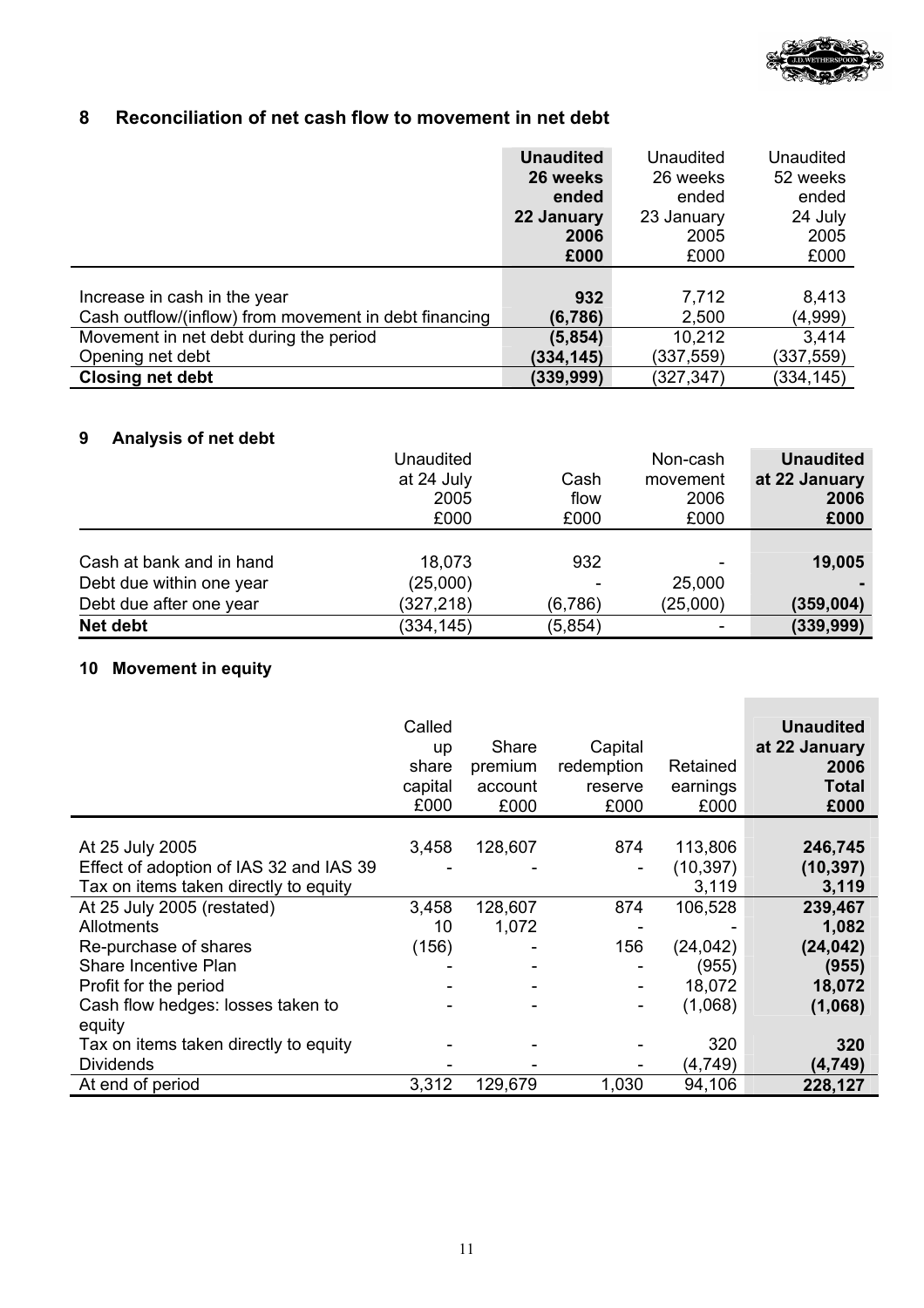

# **11 Impact of IFRS on prior reporting period**

|                                     | 26 Weeks ended  |            | 52 weeks ended<br>24 July 2005 |            |
|-------------------------------------|-----------------|------------|--------------------------------|------------|
|                                     | 23 January 2005 |            |                                |            |
|                                     | Profit before   | Net assets | Profit before                  | Net assets |
|                                     | tax and         |            | tax and                        |            |
|                                     | exceptional     |            | exceptional                    |            |
|                                     | items           |            | items                          |            |
|                                     | £000            | £000       | £000                           | £000       |
| As reported under UK GAAP           | 22,344          | 288,763    | 46,055                         | 259,884    |
| Depreciation adjustment re residual |                 |            |                                |            |
| values                              | 450             | 450        | 901                            | 901        |
| Lease incentives (deferred income)  | (169)           | (4,834)    | 221                            | (4, 755)   |
| Income tax and deferred tax         |                 | (15, 013)  |                                | (14, 156)  |
| Dividend declared *                 |                 | 2,681      |                                | 4,871      |
|                                     | 281             | (16,716)   | 1,122                          | (13,139)   |
| As reported under IFRS              | 22,625          | 272,047    | 47,177                         | 246,745    |

\*Dividends amounting to £122,000 in respect of the purchase of the company's own shares have been deducted in arriving at the aggregate of dividends paid and proposed as disclosed for the 26 weeks ended 22 January 2006 (see note 10).

## **Property, plant and equipment**

Under IAS 16, residual values are based on prices current at the balance sheet date, whereas under previous UK GAAP residual values were based on prices at the date of acquisition or later revaluation.

Changes to residual values are accounted for prospectively but first-time adopters should adjust residual values of their assets at the date of transition to IFRS and then use the amended depreciation that this implies from the date of transition. This adjustment leads to a reduction in depreciation of £450,000 and £901,000 for the 26 weeks ended 23 January 2005 and for the year ended 24 July 2005 respectively.

### **Leases**

Under UK GAAP, lease incentives on leases where the lessor retains substantially all the risks and benefits of ownership of the asset, are recognised as a reduction in rent paid over the period up to the first rent review.

Under IFRS, lease incentives on leases where the lessor retains substantially all the risks and benefits of ownership of the asset, are recognised as a reduction in rent paid over the lease term.

The effect of the change is an increase in deferred income of £4,834,000 and £4,755,000 at 23 January 2005 and 24 July 2005 respectively.

### **Income Taxes**

The Company's IAS 12 amendments affect those deferred tax assets or liabilities which taken together comprise the net deferred tax liability at the balance sheet date.

The impact of adopting IFRS is an increase in the deferred tax liability of £15,013,000 and £14,156,000 at 23 January 2005 and 24 July 2005 respectively.

Adjustments made as a result of implementing IAS 12 are outlined below:

• The Standard requires a deferred tax provision for all capital gains that have been subject to rollover relief claims. Under UK GAAP, deferred tax was only provided on assets subject to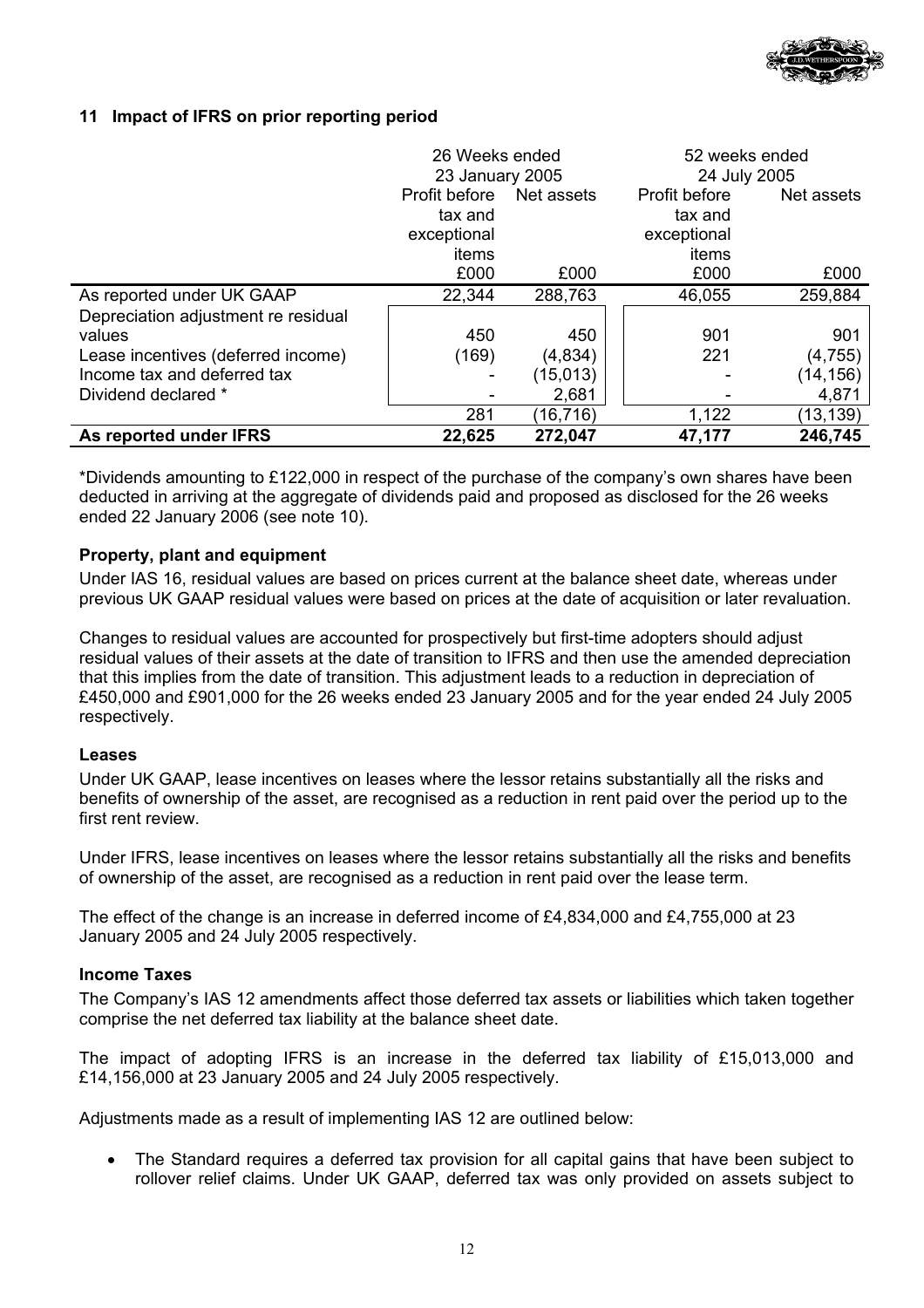

such claims to the extent that the liability was expected to crystallise. This resulted in an increase in deferred tax liability of £10,994,000 and £10,994,000 as at 23 January 2005 and 24 July 2005 respectively.

- Further to the recognition of a deferred tax liability on capital gains, the Company has recognised a deferred tax asset on its capital losses on the basis that should a capital gain crystallise the capital losses will be available to offset against the gain. This resulted in a deferred tax asset of £915,000 and  $£1,560,000$  as at 23 January 2005 and 24 July 2005 respectively.
- UK GAAP did not permit the creation of a deferred tax liability for revaluation gains, this is however required under IAS 19. Although the Company has not revalued its properties since the 1999/2000 financial year, the revalued carrying amounts at the date of transition to IFRS will form the deemed costs under IFRS. A transitional deferred tax liability is therefore required of £6,827,000 and £6,766,000 at 23 January 2005 and 24 July 2005 respectively.
- A deferred tax asset of £1,493,000 has been recognised at 25 July 2004 in respect of lease incentives relating to below market rent adjustments in existence at the date of transition to IFRS. This has increased to £2,044,000 at 24 July 2005 (23 January 2005: £1,893,000). The deferred tax asset is disclosed separately under non-current assets in the balance sheet.
- These assets have been adjusted from the amounts as announced on 20 January 2006 following a more detailed review.

## **Events after the Balance Sheet date**

Under UK GAAP, Company dividends declared after the balance sheet date have been recognised as a liability.

Under IFRS final dividends declared after the balance sheet date are not recognised until approved by the shareholders at the annual general meeting. Interim dividends are only recognised when paid.

The effect of the change is an increase in equity of £2,681,000 at 23 January 2005 and £4,871,000 at 24 July 2005.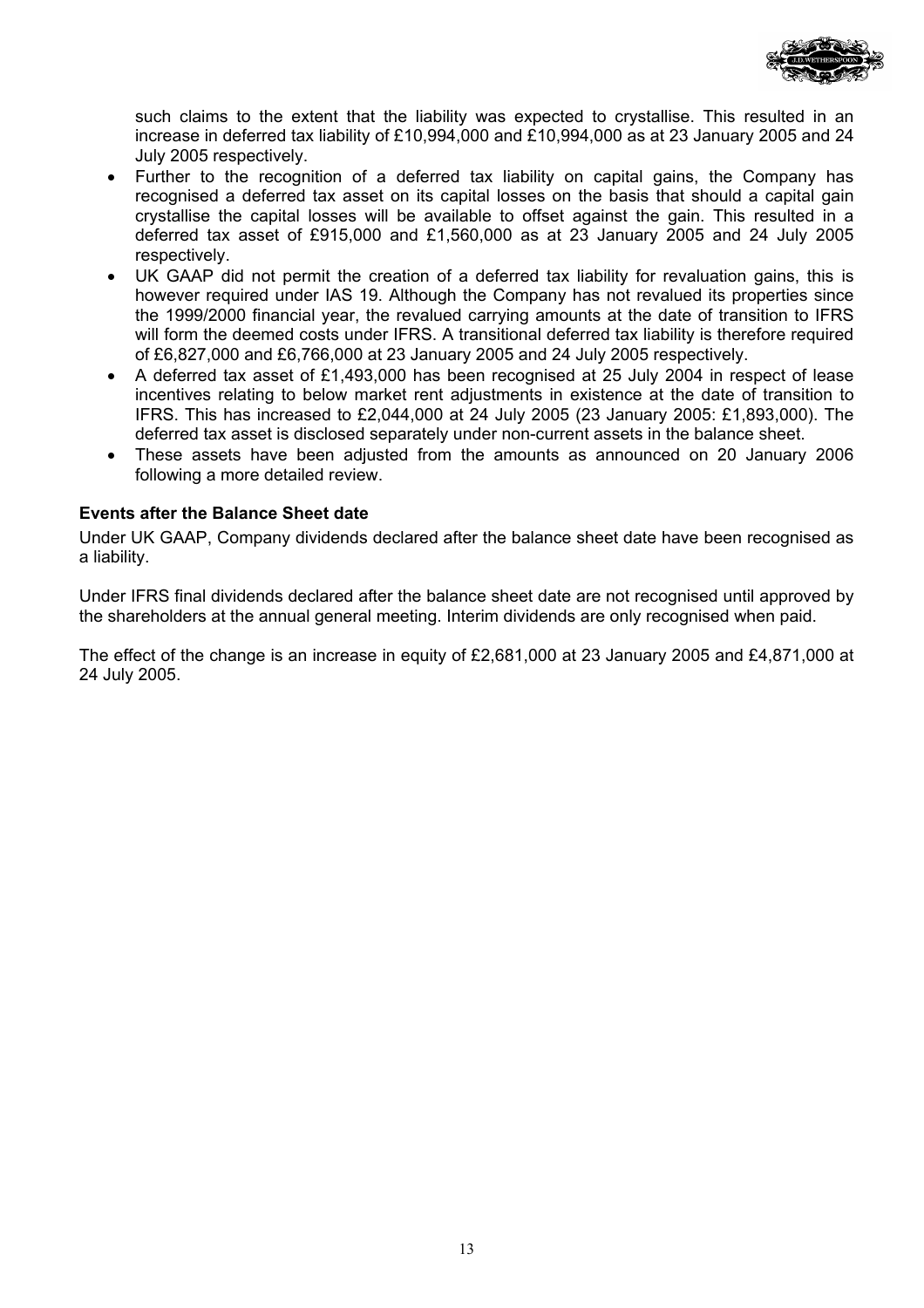

# **Independent review report to J D Wetherspoon plc**

# **Introduction**

We have been instructed by the company to review the financial information for the twenty six weeks ended 22 January 2006 which comprises interim balance sheet as at 22 January 2006 and the related interim statements of income, cash flows and statement of recognised income and expense for the twenty six weeks then ended and related notes. We have read the other information contained in the interim report and considered whether it contains any apparent misstatements or material inconsistencies with the financial information.

# **Directors' responsibilities**

The interim report, including the financial information contained therein, is the responsibility of, and has been approved by the directors. The directors are responsible for preparing the interim report in accordance with the Listing Rules of the Financial Services Authority.

As disclosed in note 1, the next annual financial statements of the company will be prepared in accordance with accounting standards adopted for use in the European Union. This interim report has been prepared in accordance with the basis set out in Note 1.

The accounting policies are consistent with those that the directors intend to use in the next annual financial statements. As explained in note 1, there is, however, a possibility that the directors may determine that some changes are necessary when preparing the full annual financial statements for the first time in accordance with accounting standards adopted for use in the European Union. The IFRS standards and IFRIC interpretations that will be applicable and adopted for use in the European Union at 30 July 2006 are not known with certainty at the time of preparing this interim financial information.

### **Review work performed**

We conducted our review in accordance with guidance contained in Bulletin 1999/4 issued by the Auditing Practices Board for use in the United Kingdom. A review consists principally of making enquiries of management and applying analytical procedures to the financial information and underlying financial data and, based thereon, assessing whether the disclosed accounting policies have been applied. A review excludes audit procedures such as tests of controls and verification of assets, liabilities and transactions. It is substantially less in scope than an audit and therefore provides a lower level of assurance. Accordingly we do not express an audit opinion on the financial information. This report, including the conclusion, has been prepared for and only for the company for the purpose of the Listing Rules of the Financial Services Authority and for no other purpose. We do not, in producing this report, accept or assume responsibility for any other purpose or to any other person to whom this report is shown or into whose hands it may come save where expressly agreed by our prior consent in writing.

### **Review conclusion**

On the basis of our review we are not aware of any material modifications that should be made to the financial information as presented for the twenty six weeks ended 22 January 2006.

**PricewaterhouseCoopers LLP Chartered Accountants**  London 3 March 2006